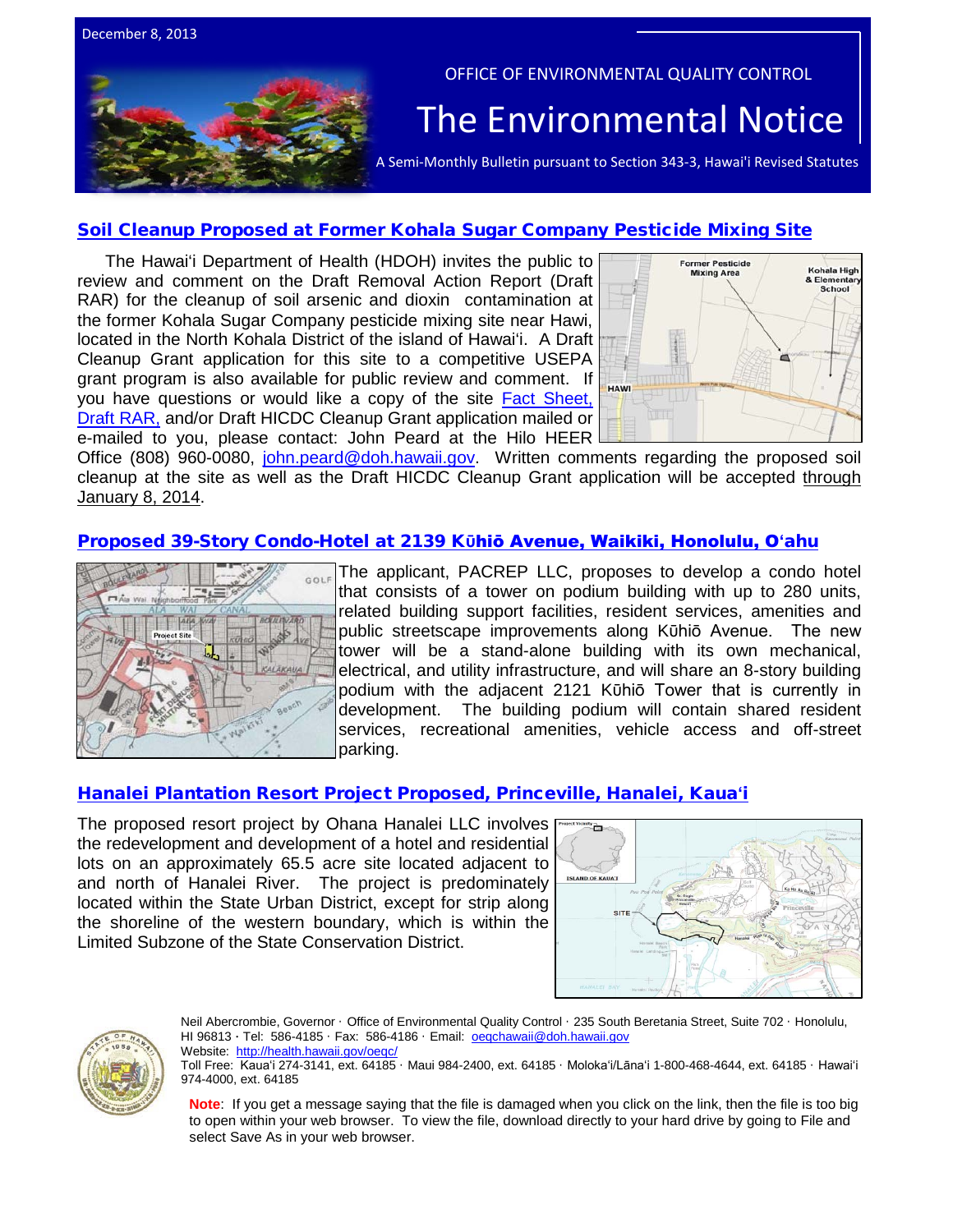### **FRONT PAGE**

| Soil Cleanup Action Proposed at Former Kohala Sugar Company Pesticide Mixing Site |  |
|-----------------------------------------------------------------------------------|--|
| Proposed 39-Story Condo-Hotel at 2139 Kūhiō Avenue, Waikiki, Honolulu, O'ahu      |  |
| Hanalei Plantation Resort Project Proposed, Princeville, Hanalei, Kaua'i          |  |

#### **HAWAIʻ I (HRS 343)**

### **MAUI (HRS 343)**

#### **OʻAHU (HRS 343)**

|--|--|--|--|

### **KAUAʻI (HRS 343)**

### **COASTAL ZONE MANAGEMENT NOTICES**

|--|

### **SHORELINE NOTICES**

### **CONSERVATION DISTRICT USE APPLICATION**

*Board of Water Supply Road Repair and Drainage Improvements, CDUA OA-3690............................................*10 *National Tropical Botanical Gardens 20-YR Master/Management Plans Approval, CDUA KA-3684....................*10 *Wailuku-Kahului Wastewater Reclamation Facility Shoreline Protection Extension, CDUA MA-3688..................*11

#### **NATIONAL ENVIRONMENTAL POLICY ACT (NEPA) NOTICE**

| Dillingham Waterline Ka'ena Point Satellite Tracking Station (Section 106 Consultation)11 |  |  |
|-------------------------------------------------------------------------------------------|--|--|
|                                                                                           |  |  |

### **FEDERAL NOTICES**

|    | The Nationwide Use of High Frequency and Ultra High Frequency Active SONAR Technology Issued        |
|----|-----------------------------------------------------------------------------------------------------|
|    |                                                                                                     |
| 2. | The National Marine Fisheries Service (NMFS) Is Requesting Cost and Earnings Information About      |
|    |                                                                                                     |
| 3. | Materials License Issued for Possession of Depleted Uranium (DU) at Schofield Barrack and Pohakuloa |
|    |                                                                                                     |
| 4. | An Updated List of Plant and Animal Species Endangered, Threatened Wildlife and Plants and Proposed |
|    |                                                                                                     |
| 5. | The Proposed 2014 Standards for the Renewable Fuel Standard Program is Available and Open for       |
|    |                                                                                                     |
| 6. | Regulations Issued to Govern the Unintentional Taking of Marine Mammals Incidental to U.S. Navy     |
|    | Training and Testing Activities Including: Sonar Use, Underwater Detonations, and Ship Strike 13    |
|    | The Federally-Enforceable Air Quality State Implementation Plans (SIP) are Available 14             |
|    |                                                                                                     |
|    |                                                                                                     |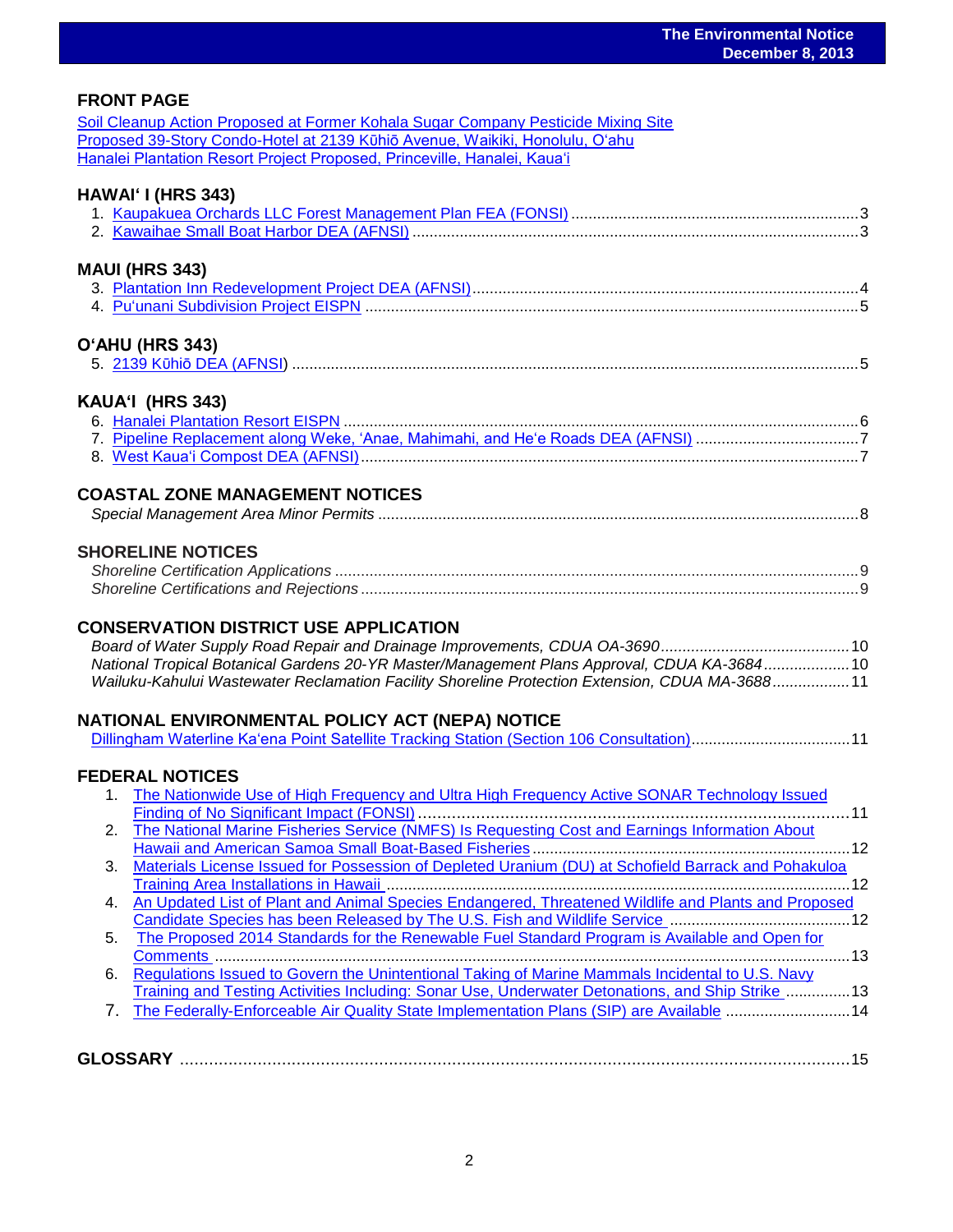# HAWAI**ʻ**I (HRS 343)

#### **1. [Kaupakuea Orchards LLC Forest Management Plan](http://oeqc.doh.hawaii.gov/Shared%20Documents/EA_and_EIS_Online_Library/Hawaii/2010s/2013-12-08-HA-5E-FEA-Kaupakuea-Orchards-LLC-Forest-Management-Plan.pdf) FEA (FONSI)**

| Island:            | Hawai'i                                                   |
|--------------------|-----------------------------------------------------------|
| <b>District:</b>   | Hamakua                                                   |
| TMK:               | (3) 2-8-003:009 and (3) 2-8-003:010 portions              |
| <b>Applicant:</b>  | Kaupakuea Orchards, LLC, 4110 NE 27 <sup>th</sup> Avenue, |
|                    | Lighthouse Point, FL 33064.                               |
|                    | Contact: Christopher Trimarco, 954-650-0967.              |
| <b>Approving</b>   |                                                           |
| Agency:            | Department of Land and Natural Resources, PO Box          |
|                    | 621, Honolulu, HI 96809.                                  |
|                    | Contact: Irene Sprecher, 808-587-4167.                    |
| <b>Consultant:</b> | Forest Solutions, Inc., PO Box 2037, Kamuela, HI 96743.   |
|                    | Contact: Thomas Baribault 808-776-9900, ext 238.          |
| Status:            | Finding of No Significant Impact Determination.           |



The Kaupakuea Orchards, LLC Forest Stewardship project will be partially funded by a cost-sharing grant with the Hawaii Forest Stewardship Program of the Department of Land and Natural Resources. The main features of the project are the restoration of riparian areas along the Waia'ama Stream by removal of invasive species and planting of native species, and planting of high-value hardwood trees in abandoned pastureland. The total area in the project is 23.2 acres of which 4.4 acres will be dedicated to riparian restoration, and 18.8 acres to hardwood plantings. The environmental assessment covers the first decade of the project, which will involve planting native tree species in the riparian zone and establishing high-value hardwoods in the pasture area.

The proposed actions would replace invasive species with native species and high-value hardwood species. This improves natural resources of biodiversity, habitat, and forest cover. This project improves cultural resources by expanding the area on Hawaii Island dedicated to native forest preservation. All proposed forestry activities will also be consistent with the State's Best Management Practices. The proposed management actions will involve contracting with local forestry management entities and completing the project will yield a net positive economic result for the local community.

#### **2. [Kawaihae Small Boat Harbor DEA \(AFNSI\)](http://oeqc.doh.hawaii.gov/Shared%20Documents/EA_and_EIS_Online_Library/Hawaii/2010s/2013-12-08-HA-5B-DEA-Kawaihae-Small-Boat-Harbor.pdf)**

| Island:            | Hawai'i                                                                                                                                                                           |           |
|--------------------|-----------------------------------------------------------------------------------------------------------------------------------------------------------------------------------|-----------|
| District:          | South Kohala                                                                                                                                                                      |           |
| TMK:               | (3) 6-1-003: Portion 026                                                                                                                                                          |           |
| <b>Permits:</b>    | NPDES Permit; Grading/Grubbing Permit                                                                                                                                             |           |
|                    | <b>Proposing/Determination</b>                                                                                                                                                    |           |
| <b>Agency:</b>     | Department of Land and Natural Resources, Division<br>of Boating and Ocean Recreation, 333 Queen St.,<br>Suite 300, Honolulu, HI 96813.<br>Contact: Valerie Suzuki, 808-587-0275. | Kalua-Kon |
| <b>Consultant:</b> | AECOM, Inc., 1001 Bishop Street, Suite 1600,<br>Honolulu, HI 96813.<br>Contact: Diane Kodama, 808-521-3051.                                                                       |           |
| <b>Status:</b>     | Statutory 30-day public review and comment period<br>starts; comments are due by January 7, 2014.<br>Please send comments to the proposing/determination agency and               |           |



nd consultant.

This current project is needed to ensure the implementation of the 2003 Small Boat Harbor (SBH) (South) Master Plan. The objective of this project is to implement the second phase of master planning features to satisfy the public and commercial need for a modern small boat harbor at Kawaihae. This project encompasses two specific elements. The existing access road will be widened to 24 feet and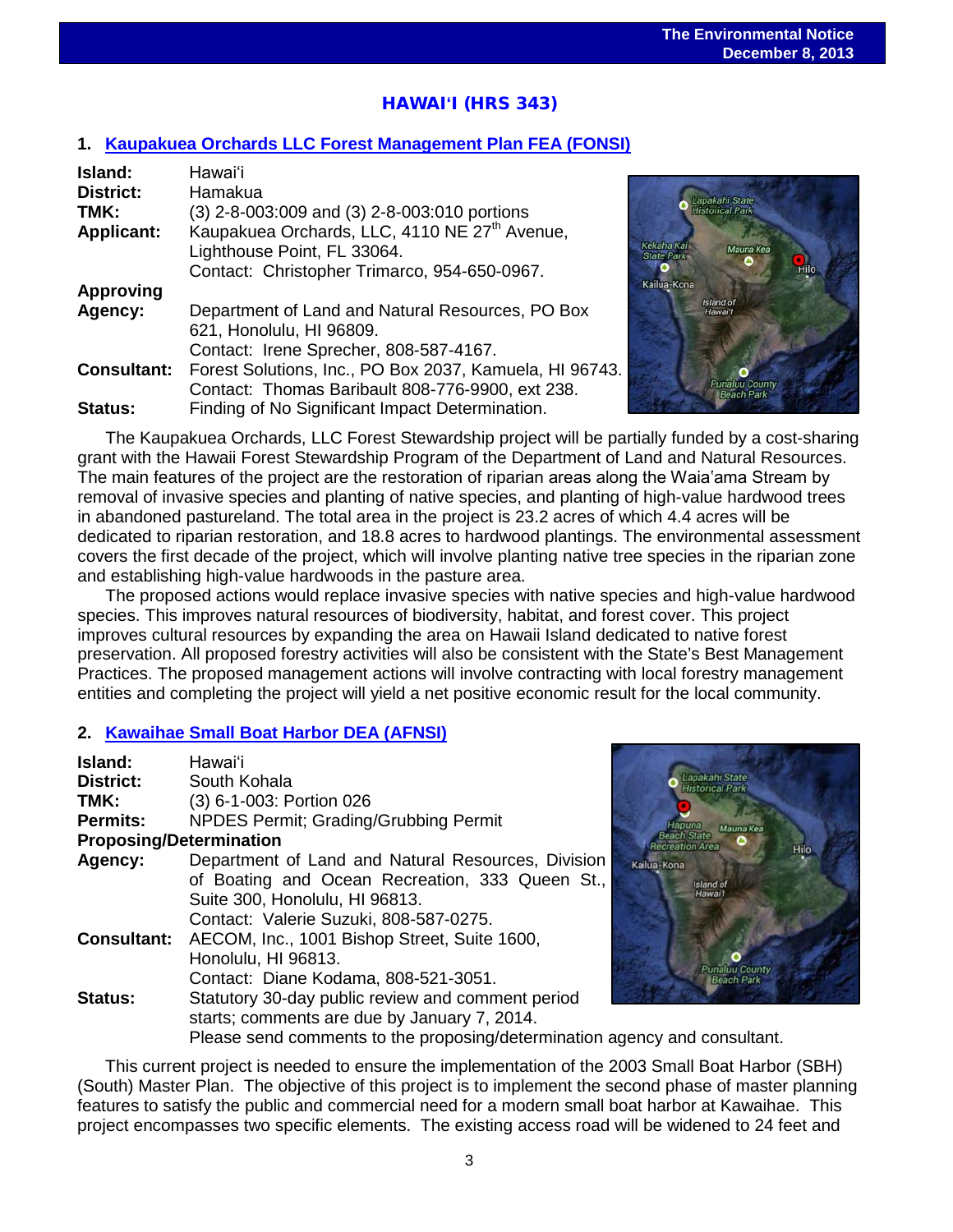be comprised of a 3-inch thick layer of asphalt concrete atop a 6-inch deep layer of untreated aggregate base course. The intersection of the roadway with the deep-draft harbor south access road will be improved with pavement curves for driver comfort and vehicular maneuverability, and marked with standard pavement 4 inch-wide double-yellow centerline striping and white stop bar. The second element involves the installation of two new potable waterlines (8-inch and 4-inch, respectively), which would be connected to an existing 12-inch waterline along Route 270 with new isolation valves, run westerly down the deep-draft harbor south access road, then turn southward beneath the access roadway down to the SBH. These water lines will be buried and will run parallel to the proposed roadway improvements described above.

### MAUI (HRS 343)

#### **3. [Plantation Inn Redevelopment Project DEA \(AFNSI\)](http://oeqc.doh.hawaii.gov/Shared%20Documents/EA_and_EIS_Online_Library/Maui/2010s/2013-12-08-MA-5E-DEA-Plantation-Inn-Redevelopment-Project.pdf)**

| Island:            | Maui                                                                          |                              |
|--------------------|-------------------------------------------------------------------------------|------------------------------|
| <b>District:</b>   | Lahaina                                                                       |                              |
| TMK:               | $(2)$ 4-6-009: 036, 038, and 044                                              | ili-Honokowai                |
| <b>Permits:</b>    | SMA Use Permit; Demolition, Grubbing,                                         | Kahului                      |
|                    | Grading, Driveway, Plumbing, Electrical, and                                  | $La$ na<br>Makawao<br>Wailua |
|                    | Building Permits; and a Community Noise                                       | Mau                          |
|                    | Permit (as applicable).                                                       | Kihei                        |
| <b>Applicant:</b>  | KBHL, LLC, 2525 Ka'anapali Parkway, Lahaina,                                  |                              |
|                    | HI 96793.                                                                     |                              |
| <b>Approving</b>   |                                                                               |                              |
| Agency:            | County of Maui, Planning Commission, 2200                                     | <b>State Park</b>            |
|                    | Main Street, Suite 619, Wailuku, HI 96793.                                    |                              |
|                    | Contact: Candace Thackerson, 808-270-7180.                                    |                              |
|                    | Contact: Dee Coyle 808-667-0218.                                              |                              |
| <b>Consultant:</b> | Chris Hart & Partners, 115 N. Market Street, Wailuku, HI 96793.               |                              |
|                    | Contact: Glenn Tadaki, 808-242-1955.                                          |                              |
| <b>Status:</b>     | Statutory 30-day public review and comment period starts; comments are due by |                              |
|                    | January 7, 2014. Please send comments to the approving agency, applicant, and |                              |
|                    | consultant.                                                                   |                              |

Existing Plantation Inn improvements on Parcel 36 include two 2-story buildings containing 19 guest rooms and Gerard's Restaurant, as well as guest parking and a landscaped courtyard with a pool deck, swimming pool, and spa. As part of the proposed project, all three parcels will be consolidated and resubdivided to create single lot (1.02 acre) and two road-widening lots. The existing structures on Parcel 38 (former office building) and Parcel 44 (former dwelling and barber shop) will be demolished.

The proposed project will involve the construction of a new 2-story building with 14 guest rooms, a new 9-stall parking lot and driveway (along Panaewa Street), a new 11-stall parking lot and driveway (along Lahainaluna Road), and related landscaping, infrastructure, and utility system improvements. The project will also include reconstructing the existing pool deck, swimming pool, and spa; creating exterior lanai and patio space; modifying interior work spaces; and providing entry way, lobby, and reception area improvements.

The proposed project is not expected to have an adverse effect upon the physical environment, nor will it have a negative impact upon population, the economy, and housing. Public services and infrastructure are either adequate or will be improved to accommodate the proposed project.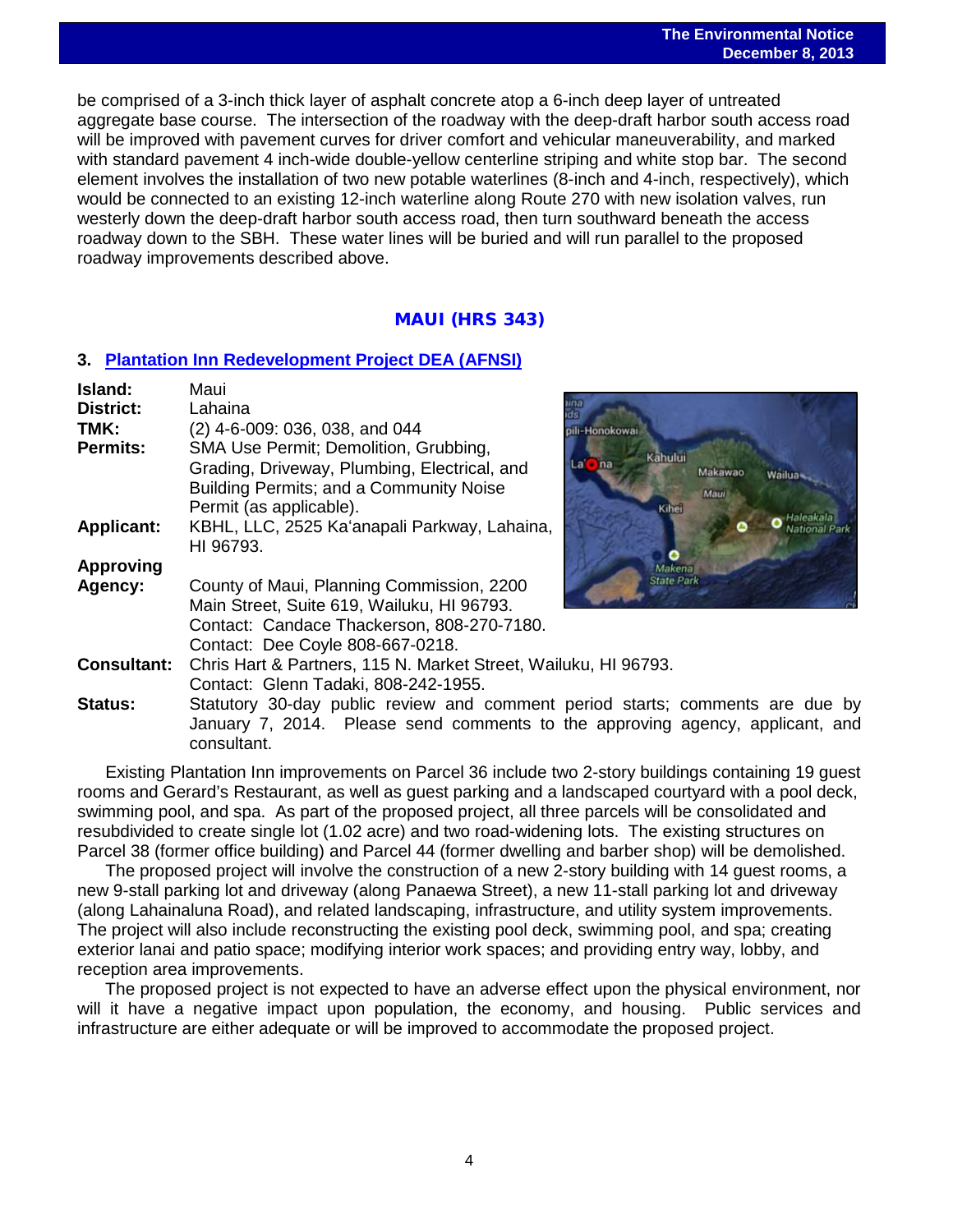### **4. Puʻ[unani Subdivision Project EISPN](http://oeqc.doh.hawaii.gov/Shared%20Documents/EA_and_EIS_Online_Library/Maui/2010s/2013-12-08-MA-5E-EISPN-Puunani-Subdivision-Project.pdf)**

| Island:            | Maui                                                                             |                    |
|--------------------|----------------------------------------------------------------------------------|--------------------|
| <b>District:</b>   | Wailuku                                                                          |                    |
| TMK:               | $(2)$ 3-5-02:002 and 003 (por.)                                                  | pili-Honokowai     |
| <b>Permits:</b>    | State Land Use District Boundary Amendment,                                      | Kahului<br>Lahaina |
|                    | County of Maui Community Plan Amendment and                                      | Makawao<br>Wailua  |
|                    | Change in Zoning                                                                 |                    |
| <b>Applicant:</b>  | Towne Development of Hawaii, Inc.; Endurance                                     | Kihei              |
|                    | Investments, LLC; and Association of II Wai Hui,                                 |                    |
|                    | LP; PO Box 220, Kihei, HI 96753.                                                 |                    |
|                    | Contact: Charles Jencks, 808-879-5205.                                           | <b>State Park</b>  |
| <b>Approving</b>   |                                                                                  |                    |
| Agency:            | State Land Use Commission, PO Box 2359,                                          |                    |
|                    | Honolulu, HI 96813. Contact: Dan Orodenker, 808-587-3822.                        |                    |
| <b>Consultant:</b> | Munekiyo & Hiraga, Inc., 305 High Street, Suite 104, Wailuku, HI 96793.          |                    |
|                    | Contact: Colleen Suyama, 808-244-2015.                                           |                    |
| <b>Status:</b>     | Statutory 30-day consultation period starts, ending January 7, 2014. Please send |                    |
|                    | comments to the applicant, approving agency, and consultant.                     |                    |

Towne Development of Hawaii, Endurance Investors, LLC and the Association of II Wai Hui, LP propose the development of the Pu'unani Subdivision Project, consisting of approximately 147 residential lots, a villaged mixed-use district consisting of approximately 450 multi-family units and approximately 25,000 square feet of commercial retail/office space, and an approximate 15-acre park/stormwater retention area. The project site, consisting of approximately 208 acres, is located in Wailuku, makai of Wailuku Heights and adjacent to the Kehalani master planned community. Related actions include dedicating to the County of Maui, a water storage tank site and development of a new water well for the project adjacent to the County's existing water storage tank site. The project will include land use amendments including a State Land Use District Boundary Amendment, County of Maui Community Plan Amendment and County Change in Zoning. It will also involve improvement of a government road (Old Waikapu Road) and Honoapiilani Highway to allow for access to the project.

### O**ʻ**AHU (HRS 343)

### **5. 2139 Kῡhiō [DEA \(AFNSI\)](http://oeqc.doh.hawaii.gov/Shared%20Documents/EA_and_EIS_Online_Library/Oahu/2010s/2013-12-08-OA-5E-DEA-2139-Kuhio.pdf)**

| Island:           | Oʻahu                                                                            | <b>Waimea Bay</b>                                       |  |  |
|-------------------|----------------------------------------------------------------------------------|---------------------------------------------------------|--|--|
| <b>District:</b>  | Waikiki                                                                          | <b>Beach Park</b>                                       |  |  |
| TMK:              | (1) 2-6-18: 43 (Portion), 45, 46, 47 and 48                                      |                                                         |  |  |
|                   | Adjacent TMK Parcels: 11, 42, 44, 49 and 54                                      | Ka'ena Point<br><b>North Shore</b><br><b>State Park</b> |  |  |
| <b>Permits:</b>   | City and County of Honolulu: Waikīkī Special                                     | Wahiawa                                                 |  |  |
|                   | District Permit, Major; Surface                                                  | <b>Kahaluu</b><br>Mililani<br>Walanae                   |  |  |
|                   | Encroachment Variance; Subdivision for                                           | -Kaneoh<br>Nānākuli Waipahus H3                         |  |  |
|                   | <b>Pedestrian Easement; Construction</b>                                         | Kapolei                                                 |  |  |
|                   | Dewatering Permit; Building Permits;                                             | <b>Honolulu</b>                                         |  |  |
|                   | Trenching Permit; Grading Permit; Drain                                          |                                                         |  |  |
|                   | Connection; Sewer Connection; Street Usage;                                      |                                                         |  |  |
|                   | Construction Plan Approval; Conditional Use Permit Second Amendment to CUP No.   |                                                         |  |  |
|                   | 2000/CUP-98 for a Joint Development Agreement to combine the 2121 Kūhiō and 2139 |                                                         |  |  |
|                   | Kūhiō development parcels: National Pollutant Discharge Elimination Permit for   |                                                         |  |  |
|                   | <b>Construction Stormwater; Construction Noise Permit.</b>                       |                                                         |  |  |
| <b>Applicant:</b> | PACREP LLC, 10880 Wilshire Boulevard, Suite 2222, Los Angeles, CA 90024.         |                                                         |  |  |
|                   | Contact: Jason Grosfeld, 310-500-2955.                                           |                                                         |  |  |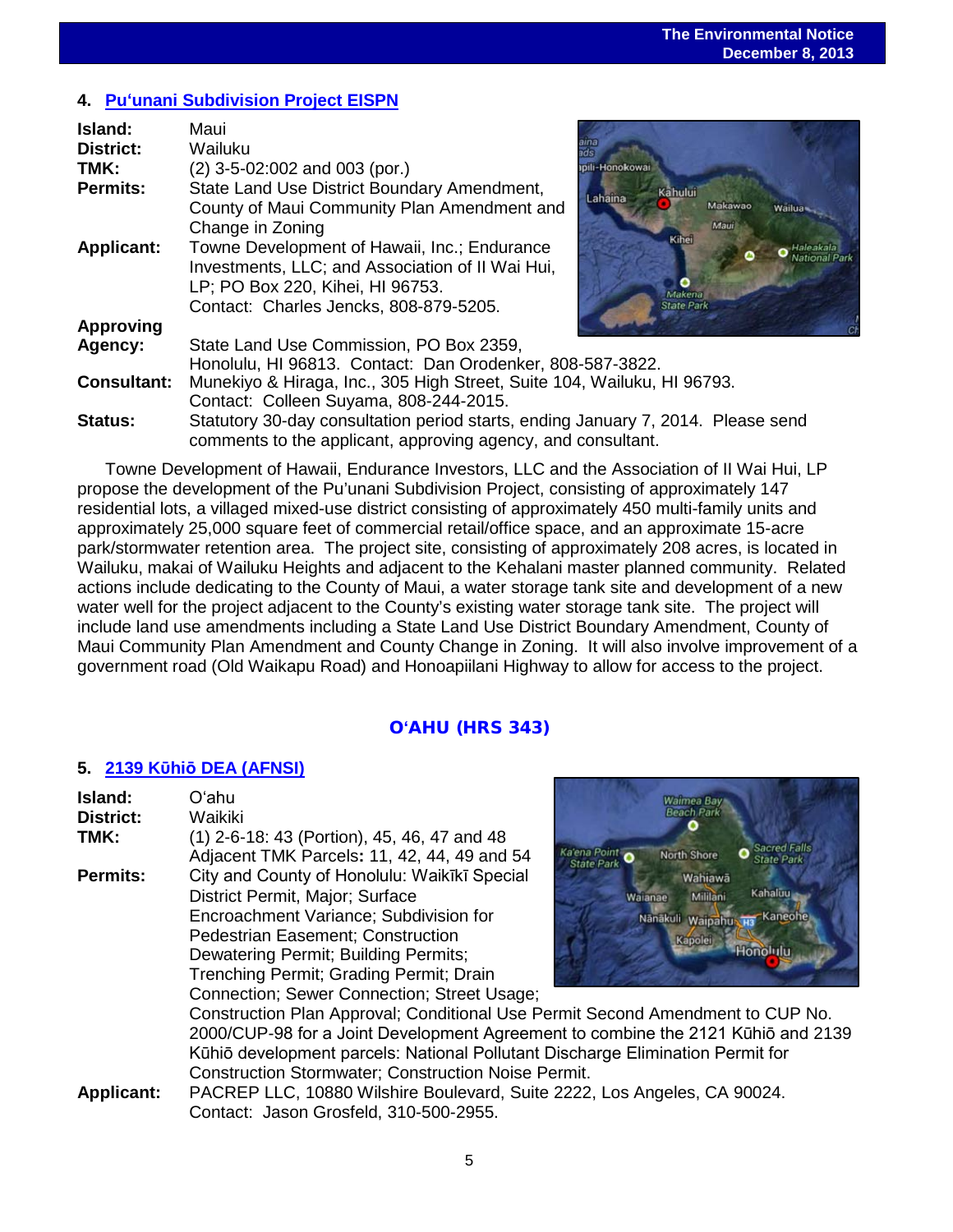### **Approving**

| Agency: | Department of Planning & Permitting, City and County of Honolulu, 650 South King                                                                                              |
|---------|-------------------------------------------------------------------------------------------------------------------------------------------------------------------------------|
|         | Street, 7 <sup>th</sup> Floor, Honolulu, HI 96813. Contact: 808-768-8000.                                                                                                     |
|         | <b>Consultant:</b> R M Towill Corporation, 2024 North King Street, Honolulu, HI 96819.                                                                                        |
|         | Contact: Jim Niermann, 808-842-1133.                                                                                                                                          |
| Status: | Statutory 30-day public review and comment period starts; comments are due by<br>January 7, 2014. Please send comments to the applicant, approving agency, and<br>consultant. |

2139 Kūhiō involves the construction of a new 39-story condo hotel with up to 280 units, related building support facilities, resident services, amenities, and public streetscape improvements. The new tower will be a 350-foot tall stand-alone building with its own mechanical, electrical, and utility infrastructure, and will share an 8-story building podium with the adjacent 2121 Kūhiō Tower that is currently in development. The building podium will contain shared resident services, recreational amenities, motor vehicle access and off-street parking. Four parcels located along Lau'ula Street will be improved as landscape public open space. On the east side of the Project is a CCH-owned parcel occupied by the Beachwalk Sewer Pump Station. The Applicant proposes to improve approximately 27,000 square feet of the frontage of this parcel along Kūhiō Avenue as a public landscaped open space in exchange for a transitional height setback reservation from the common property boundary.

There is a need for additional hotel accommodations in Waikīkī, especially given the current trend in the hospitality industry towards conversion of hotel rooms to timeshare units, or building new timeshare units with or without building hotel rooms. Since 2003, there has been a significant reduction in hotel units. This potential loss of hotel units will be mitigated in part by the development of the proposed project and the adjacent 2121 Kūhiō project. The project will also help revitalize underutilized property in the heart of Waikīkī by providing new commercial and retail venues, and upgrading public open space along Kūhiō Avenue. The project supports the long-term improvement of Kūhiō Avenue and the City and County of Honolulu's continuing efforts to revitalize and upgrade Waikīkī as a prime visitor destination and driver of Hawai'i's economy.

### KAUA**ʻ**I (HRS 343)

#### **6. [Hanalei Plantation Resort EISPN](http://oeqc.doh.hawaii.gov/Shared%20Documents/EA_and_EIS_Online_Library/Kauai/2010s/2013-12-08-KA-5E-EISPN-Hanalei-Plantation-Resort.pdf)**

| Island:            | Kauaʻi                                                                                                                                                                                                                                                                                                                                               |                                                                               |  |
|--------------------|------------------------------------------------------------------------------------------------------------------------------------------------------------------------------------------------------------------------------------------------------------------------------------------------------------------------------------------------------|-------------------------------------------------------------------------------|--|
| District:          | Hanalei                                                                                                                                                                                                                                                                                                                                              |                                                                               |  |
| TMK:               | (4) 5-4-004:001, 006 and 013                                                                                                                                                                                                                                                                                                                         |                                                                               |  |
| <b>Permits:</b>    | Section 401 and 404 of the Federal Clean Water<br>Act, Federal Incidental Take Permit; Conservation<br>District Use Application, Shoreline Certification,<br><b>State Stream Channel Alteration Permit; NPDES</b><br>Permit; SMA Use Permit; Shoreline Set-back<br>Determination, Subdivision Permit; Grading &<br>Grubbing Permit; Building Permit. | <b>Koke'e</b><br>Kauai<br><b>Kapaa</b><br><b>State Park</b><br>Lihue<br>Koloa |  |
| <b>Applicant:</b>  | Ohana Hanalei LLC, 745 Fort Street Mall, Suite<br>1450, Honolulu, HI 96813.<br>Contact: Eric Crispin.                                                                                                                                                                                                                                                |                                                                               |  |
| <b>Approving</b>   |                                                                                                                                                                                                                                                                                                                                                      |                                                                               |  |
| Agency:            | Kaua'i County Planning Department, 4444 Rice Street, Suite A473, Lihu'e, HI 96766.<br>Contact: Michael Dahilig.                                                                                                                                                                                                                                      |                                                                               |  |
| <b>Consultant:</b> | Wilson Okamoto Corporation, 1907 South Beretania Street, Suite 400, Honolulu, HI<br>96826. Contact: Earl Matsukawa.                                                                                                                                                                                                                                  |                                                                               |  |
| <b>Status:</b>     | Statutory 30-day consultation period starts, ending January 7, 2014. Please send<br>comments to the applicant, approving agency, and consultant.                                                                                                                                                                                                     |                                                                               |  |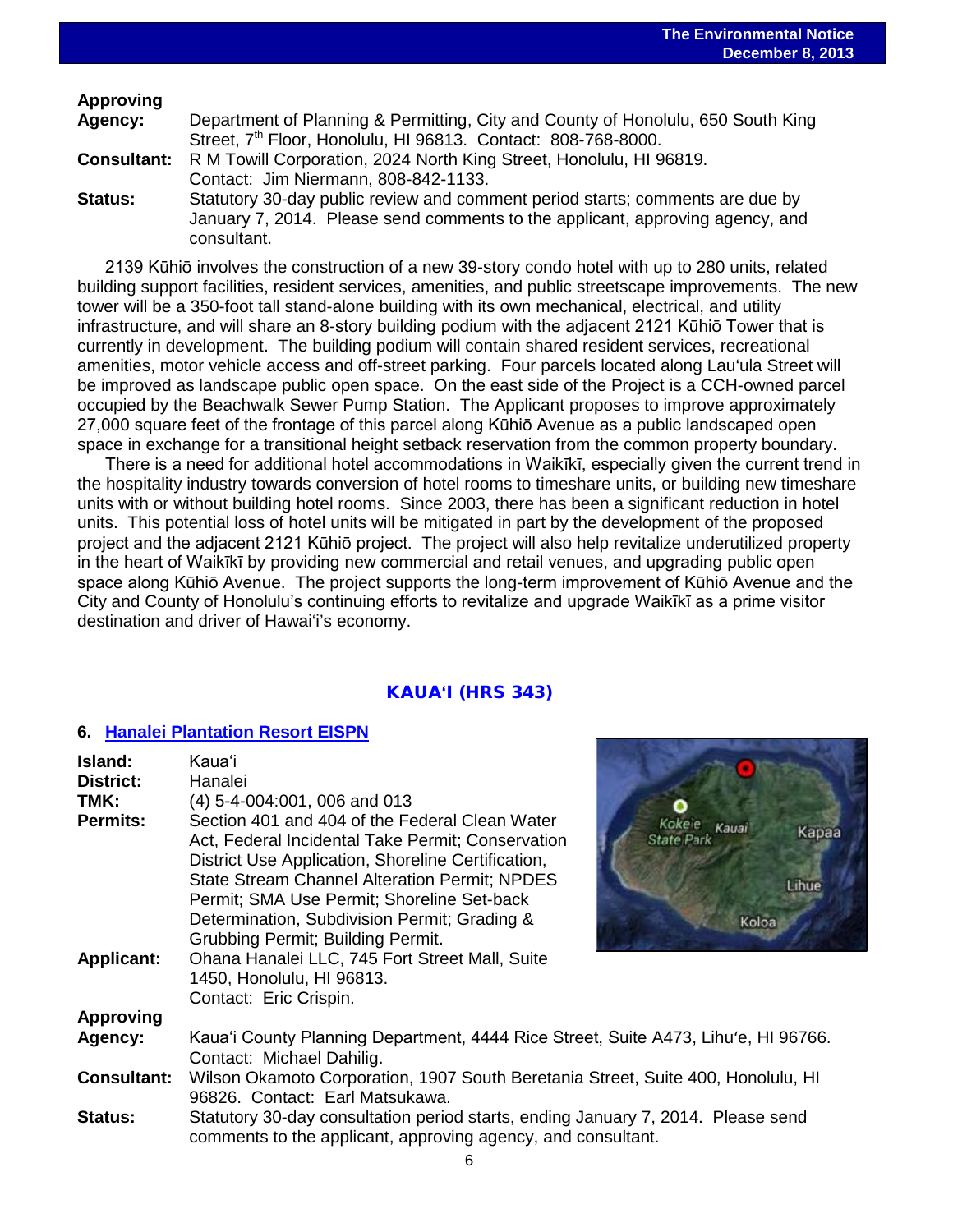Proposed is an "applicant action" (HAR Section 11-200-6) by Ohana Hanalei LLC to redevelop and develop property for residential and resort uses as the Hanalei Plantation Resort in Princeville, Hanalei, Island of Kaua'i. The proposed Hanalei Plantation Resort will include a hotel and residential lots on an approximately 65.5-acre site located adjacent to and north of the Hanalei River. The project site is predominantly located within the State Urban District, except for an approximately 200-foot wide swath along the shoreline of the western boundary, which is within the Limited Subzone of the State Conservation District.

The County of Kaua'i's General Plan land use designation for the project site is Resort and Open. The project site is zoned Resort District (RR-10) and Open District (O), and the majority of the site is designated within the Visitor Destination Area (VDA). The majority of the site is also located within the County's Special Management Area (SMA) boundary and its shorefront is within the Shoreline Setback Area.

The proposed project is subject to the requirements of Chapter 343 of the Hawai'i Revised Statutes (HRS) (Hawai'i Environmental Policy Act) due to work in the Shoreline Setback Area and State Conservation District. The agency processing the EIS documents and responsible for acceptance of the Final EIS is the County of Kaua'i Planning Department, in conjunction with its processing of a Shoreline Setback Variance and Special Management Area permit for work related to the preservation of an archaeological site.

### **7. [Pipeline Replacement Along Weke, ʻAnae, Mahimahi, and Heʻe Roads DEA \(AFNSI\)](http://oeqc.doh.hawaii.gov/Shared%20Documents/EA_and_EIS_Online_Library/Kauai/2010s/2013-12-08-KA-5B-DEA-Pipeline-Replacement-along-Weke-Anae-Mahimahi-Hee-Roads.pdf)**

| Island:                        | Kauaʻi                                               |
|--------------------------------|------------------------------------------------------|
| District:                      | Hanalei                                              |
| TMK:                           | $(4)$ 5-5-03, $(4)$ 5-5-04, and $(4)$ 5-5-05         |
| <b>Proposing/Determination</b> |                                                      |
| Agency:                        | County of Kaua'i, Department of Water, 4398 Pua      |
|                                | Loke Street, Lihue, HI 96766.                        |
|                                | Contact: Keith Aoki, 808-245-5411.                   |
| <b>Consultant:</b>             | Esaki Surveying and Mapping, Inc., 1610              |
|                                | Haleukana Street, Lihue, HI 96766.                   |
|                                | Contact: Maren Arismendez-Herrera, 808-246-          |
|                                | 0625.                                                |
| Status:                        | Statutory 30-day public review and comment perio     |
|                                | $l$ onuan $I$ , 2011. Dlosse send semmente to the pr |



od starts; comments are due by January 7, 2014. Please send comments to the proposing/determination agency and consultant.

The County of Kauaʻi, Department of Water proposes to replace waterlines along Weke, ʻAnae, Mahimahi, and Heʻe Roads. The immediate impact is temporary traffic inconvenience and interruption in service during the transfer, as well as equipment noise, emissions, and fugitive dust from construction. Mufflers, water sprinkling, and restricted time of work will be implemented. The direct impact will be reliable water service to the homes; indirect input is better fire protection for the surrounding area. Long-term effect is improvement quality of life.

### **8. W[est Kauaʻi Compost DEA \(AFNSI\)](http://oeqc.doh.hawaii.gov/Shared%20Documents/EA_and_EIS_Online_Library/Kauai/2010s/2013-12-08-5B-DEA-West-Kauai-Compost.pdf)**

| Island:          | Kauaʻi                                       |
|------------------|----------------------------------------------|
| <b>District:</b> | Kekaha                                       |
| TMK:             | (4) 1-2-02: por. 1                           |
| <b>Permits:</b>  | Lease                                        |
|                  | <b>Proposing/Determination</b>               |
| Agency:          | Agribusiness Development Corporation, State  |
|                  | Office Tower, 235 South Beretania Street,    |
|                  | Room 205, Honolulu, HI 96813.                |
|                  | Contact: Ivan Kawamoto, 808-586-0181.        |
| $P$ anoultanti   | Lond Ctrategies Houseii, DO Dev 1174, Kapais |



**Consultant:** Land Strategies Hawaiʻi, PO Box 1174, Kapaʻa, HI 96746.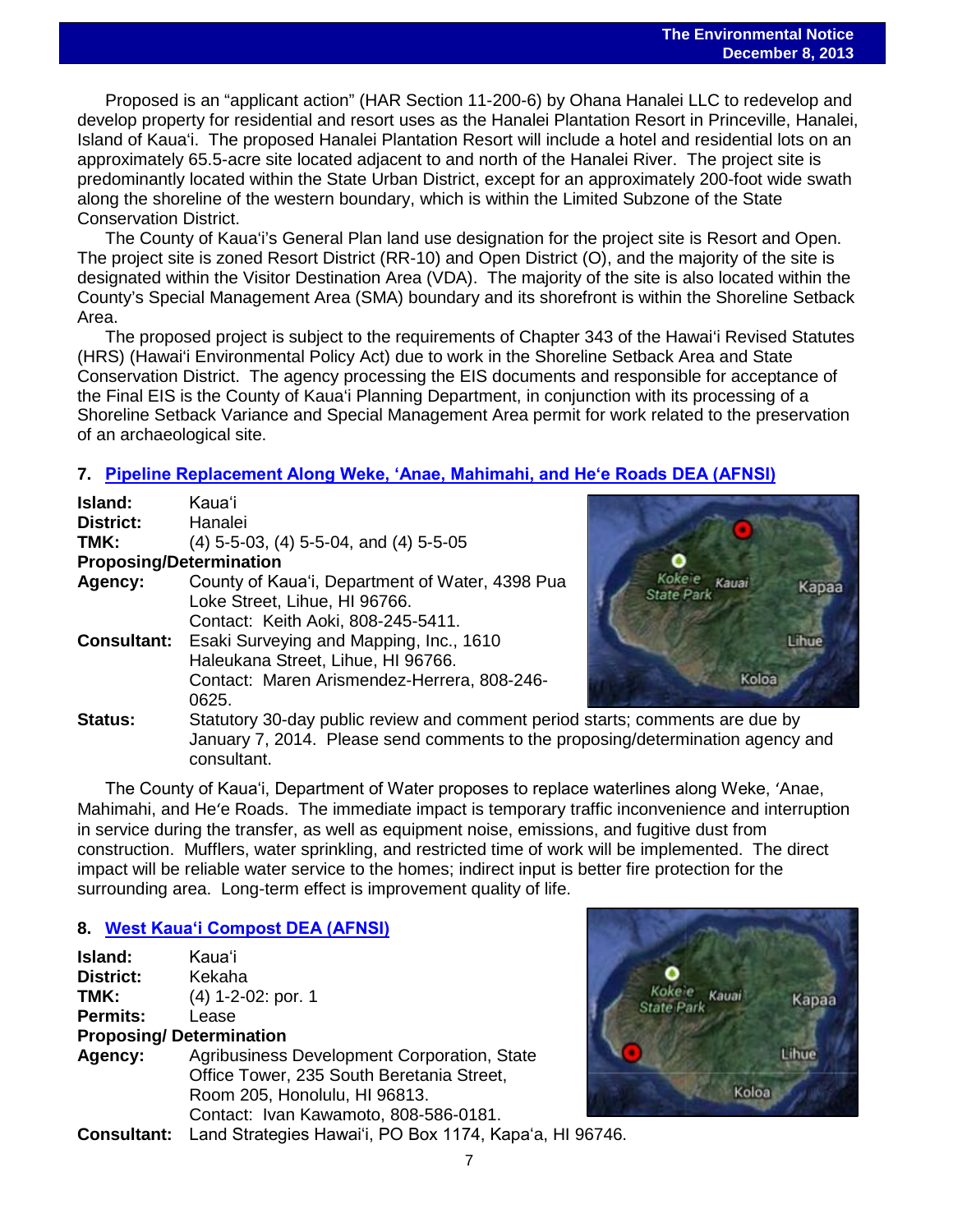Contact: Sean Combs, 808-212-4006.

**Status:** Statutory 30-day public review and comment period starts; comments are due by January 7, 2014. Please send comments to the proposing / determination agency and consultant.

The project would address the current and future need for a solution to greens waste that makes its way into our already taxed landfill system. According to the US Environmental Protection Agency (EPA) nationally, green wastes generated from landscapes and residential yards, and including food scraps, contribute to roughly twenty-four percent (24%) of the material entering the landfill. This organic material should be processed and recycled into compost, which also has the added benefit of reducing the amount of imported compost. Composting provides the benefit of utilizing our locally generated organic waste for applications in agriculture and landscaping, while providing the long-term benefits to our county of less waste in the landfill, new employment, and tax revenue. Composting is a natural form of recycling, which continually occurs in nature. Composting is a natural biological process that accelerates the breakdown of waste materials. Composting is the transformation of organic material (i.e., plant matter) through decomposition into a soil-like material called compost. Invertebrates (insects and earthworms) and microorganisms (bacteria and fungi) help in transforming the material into compost. With our state's heavy dependence on outside recourses, the cumulative impacts of the proposed action is the reduction of organic waste in our landfills, job creation, locally generating new compost material for use on farms and in yards, and literally adhering to the principal of reduce, reuse, and recycle.

### COASTAL ZONE MANAGEMENT NOTICES

#### **Special Management Area (SMA) Minor Permits**

The SMA Minor permits below have been approved (HRS 205A-30). For more information, contact the County/State Planning Department. Honolulu (768-8014); Hawaiʻi (East HI 961-8288, West HI 323-4770); Kauaʻi (241-4050); Maui (270-7735); Kakaʻako or Kalaeloa Community Development District (587-2841).

| Location (TMK)                              | <b>Description (File No.)</b>                                                | <b>Applicant/Agent</b>               |  |
|---------------------------------------------|------------------------------------------------------------------------------|--------------------------------------|--|
| Maui: Waihee (3-2-002: 018)                 | Main Dwelling, Carport (SM2 20120098)                                        | Juan Cruz Reverberi                  |  |
| Maui: (2-8-004: 032)                        | After-the-Fact Potting Shed with Covered<br>Deck (SM2 20130093)              | Honig, Fredrick R Revc Lvg Tr        |  |
| Maui: Lahaina (4-6-028: 038)                | Window Replacements (SM2 20130133)                                           | <b>Bill Salwich</b>                  |  |
| Maui: Lahaina (4-4-008: 001)                | Restaurant Alteration - Unit H16 (SM2<br>20130134)                           | Ruby's Diner                         |  |
| Maui: Lahaina (4-5-003: 001 and 002)        | Solar Panel Roof Installation (SM2<br>20130135)                              | Paul Laub                            |  |
| Maui: Paia (2-6-011: 024)                   | Main Dwelling Addition (SM2 20130136)                                        | <b>Bruce Miller</b>                  |  |
| Maui: Paia (2-6-010: 042)                   | Kuau Aina Gate (SM2 20130137)                                                | Peter Napolitano                     |  |
| Maui: Lahaina (4-5-002: 009)                | Ground Signs/Front Street (SM2 20130138)                                     | The Outlets of Maui                  |  |
| Maui: Maliko to Pauwela (2-5-004: 055)      | Revised SMA Assessment for Consolidation<br>and Resubdivision (SM2 20130139) | Nalu Ola Ranch, LLC                  |  |
| Maui: Molokai (5-6-006: 008)                | <b>Removal of Camping Structures (SM6</b><br>20130011)                       | Kamehameha Schools, Bishop<br>Estate |  |
| O'ahu: Kamehameha Highway (6-2-004:<br>035) | Shave Ice Stand Using Syrup from Fruits<br>Grown On-site (2013/SMA-37)       | Wayde K. Tsue                        |  |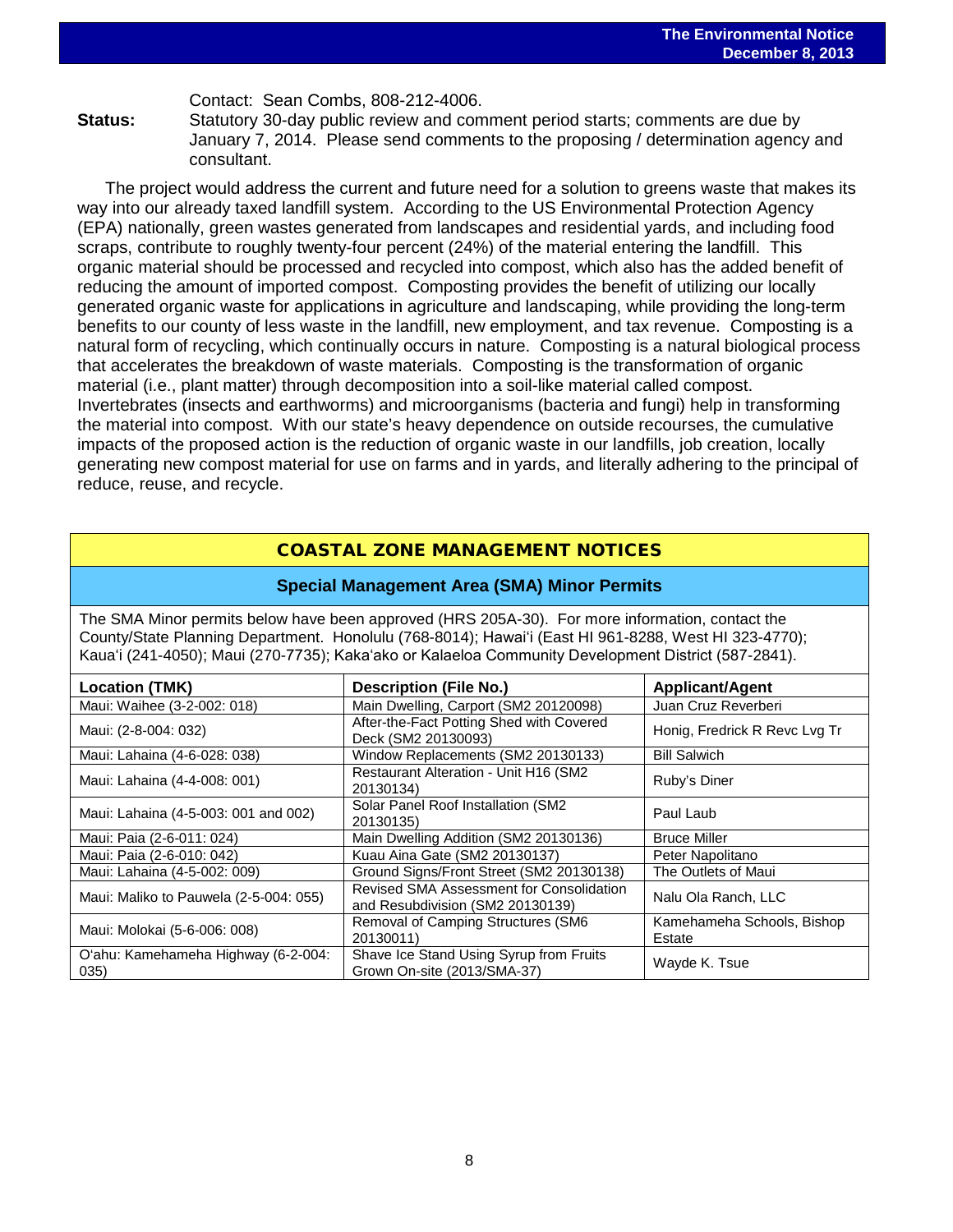## SHORELINE NOTICES

#### **Shoreline Certification Applications**

The shoreline certification applications above are available for review at the DLNR Offices on Kauaʻi, Hawaiʻi, Maui, and Honolulu, 1151 Punchbowl Street, Room 220 (HRS 205A-42 and HAR 13-222-12). All comments shall be submitted in writing to the State Land Surveyor, 1151 Punchbowl Street, Room 210, Honolulu, HI 96813 and postmarked no later than 15 calendar days from the date of the public notice of the application. For more information, call Ian Hirokawa at 587-0420.

| File No. | Date     | Location                                                                                                                                                                                                                                              | <b>Applicant/Owner</b>                                                         | <b>TMK</b>  |
|----------|----------|-------------------------------------------------------------------------------------------------------------------------------------------------------------------------------------------------------------------------------------------------------|--------------------------------------------------------------------------------|-------------|
| OA-1563  | 11/25/13 | Lot 89 (Map 5) of Land Court Application 1052<br>situate at Makaha, Waianae, Oahu<br>Address: 84-749 Moua Street<br>Purpose: Setback purpose                                                                                                          | Austin, Tsutsumi &<br>Associates, Inc./ James<br>D. & Christine M. Cote        | 8-4-006:010 |
| MA-563   | 11/27/13 | Portion of Land Commission Award 11216,<br>Apana 21 to M. Kekauonohi being also all of<br>Lot 52 of Makena Beach Lots situate at<br>Palauea, Honuaula, Makawao, Maui<br>Address: Makena Road<br>Purpose: Planning for future use of subject<br>parcel | Warren S. Unemori<br>Engineering, Inc./ Larson<br><b>Family Trust</b>          | 2-1-011:017 |
| HA-476   | 11/15/13 | Portion of Parcel A being portion of Royal<br>Patent 2237, Land Commission Award 8518-B<br>to Kanehoa situate at Ouli, Waimea, South<br>Kohala, Island of Hawaii<br>Address: 66-100 Kauaoa Drive<br>Purpose: Permitting purposes                      | Towill, Shigeoka &<br>Associates, Inc./ Hapuna<br>Beach Prince Resort<br>Corp. | 6-6-002:037 |
| KA-382   | 11/13/13 | Lot 16 of Map of Partition Haena Hui Land<br>situate at Haena, Halelea, Kauai<br>Address: 7550 Kuhio Highway<br>Purpose: Establish landscaping parameters                                                                                             | Geoffrey Noble/ Chulack<br><b>Family Trust</b>                                 | 5-9-002:033 |

#### **Shoreline Certifications and Rejections**

The shoreline notices below have been proposed for certification or rejection by DLNR (HRS 205A-42 and HAR 13-222-26). Any person or agency who wants to appeal shall file a notice of appeal in writing with DLNR no later than 20 calendar days from the date of this public notice. Send the appeal to the Board of Land and Natural Resource, 1151 Punchbowl Street, Room 220, Honolulu, HI 96813.

| File No. | <b>Proposed/Rejected</b>                   | Location                                                                                                                                                                                             | <b>Applicant/Owner</b>                                             | <b>TMK</b>  |
|----------|--------------------------------------------|------------------------------------------------------------------------------------------------------------------------------------------------------------------------------------------------------|--------------------------------------------------------------------|-------------|
| MA-555   | <b>Proposed Shoreline</b><br>Certification | Lot 9-A Kahana Sunset Beach Lots<br>situate at Alaeloa and Honokeana,<br>Kaanapali, Maui<br>Address: 5197 Lower Honoapiilani Road<br>Purpose: Building setback                                       | Arthur P. Valenica/<br>Robert & Nancy Hunt                         | 4-3-007:009 |
| KA-379   | <b>Proposed Shoreline</b><br>Certification | Portion of Grant 1416 to Eke Opunui<br>situate at Weliweli, Koloa, Kauai<br>Address: Pee Road<br>Purpose: Establish setback                                                                          | Thomas Pattison/<br>CIRI Land<br>Development<br>Company            | 2-8-021:041 |
| OA-1525  | Rejection                                  | Parcel 14 filled area of Kaneohe Bay<br>fronting Lot 90 Land Court Application<br>979 situate at Kahaluu, Koolaupoko,<br>Oahu<br>Address: 47-123 Kamehameha Highway<br>Purpose: Request for easement | Walter P. Thompson,<br>Inc./ Beverly<br>Hoversland & David<br>Knox | 4-7-019:078 |
| OA-1526  | Rejection                                  | Parcel 11 of TMK (1) 6-8-008 situate at<br>Waialua, Oahu<br>Address: Farrington Highway<br>Purpose: Property to be sold                                                                              | Sam O. Hirota, Inc./<br>United States of<br>America                | 6-8-008:011 |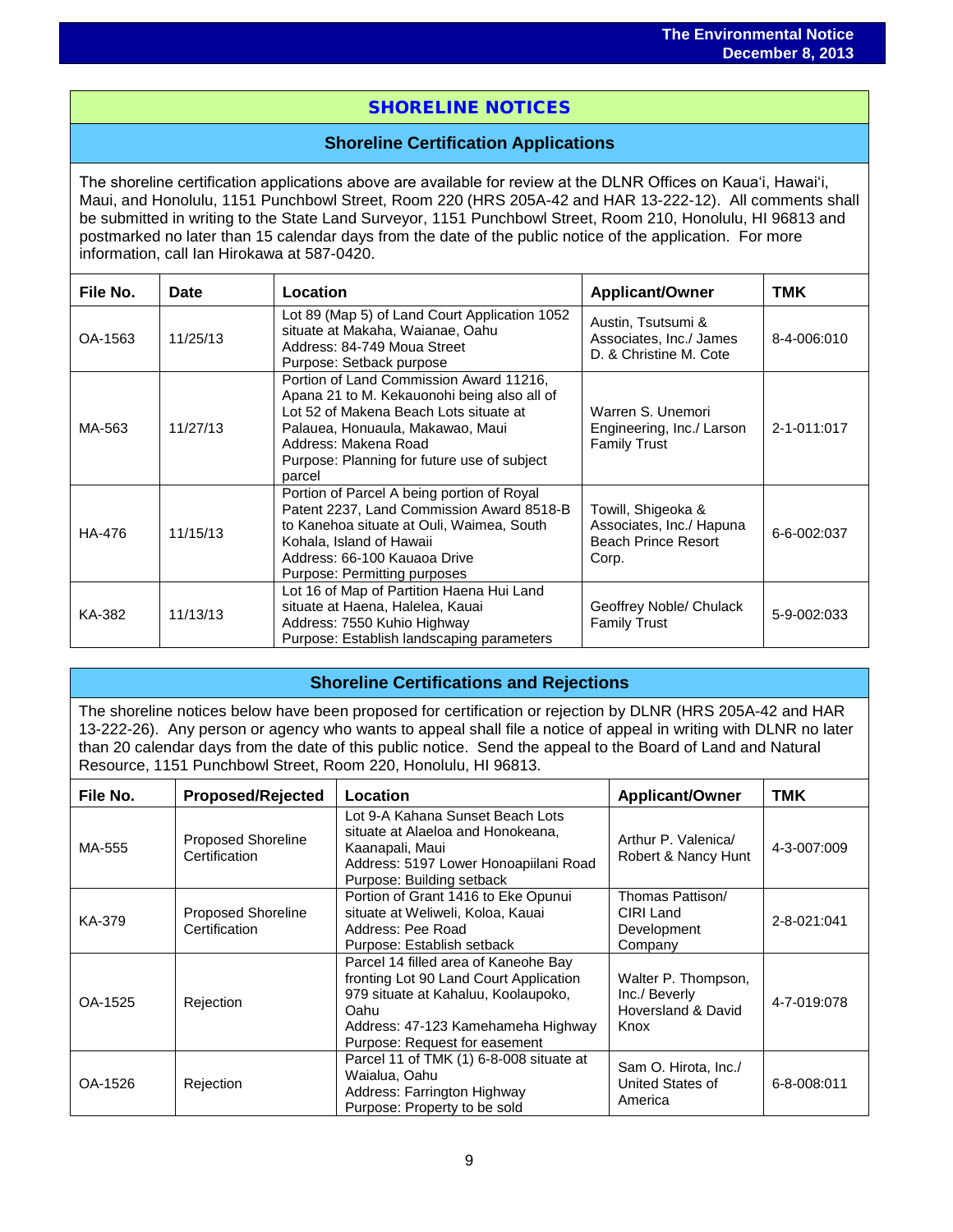|        |           |                                                                                                                                                                                                                                                                                             |                                                                             | Bederinger of Early |
|--------|-----------|---------------------------------------------------------------------------------------------------------------------------------------------------------------------------------------------------------------------------------------------------------------------------------------------|-----------------------------------------------------------------------------|---------------------|
|        |           |                                                                                                                                                                                                                                                                                             |                                                                             |                     |
| MA-542 | Rejection | Lot 53 of Land Court Application 1744<br>(Map 13) situate at Hanakaoo,<br>Honokowai, Kaanapali, Lahaina, Maui<br>Address: 2605 Kaanapali Parkway<br>Purpose: Proposed repair and<br>maintenance improvements                                                                                | ControlPoint<br>Surveying, Inc./ Kyo-<br>Ya Hotels and<br><b>Resorts LP</b> | 4-4-008:005         |
| MA-543 | Rejection | Maalaea Kai Condominiums being a<br>portion of Grant 3152 to Henry Cornwell<br>being a consolidation of Lots No. 6-A, 6-<br>B, 7-A, 7-B and a portion of Lot 8<br>Maalaea Beach Lots Subdivision situate<br>at Maalaea, Waikapu, Wailuku, Maui<br>Address: 70 Hauoli Street<br>Purpose: N/A | Akamai Land<br>Surveying, Inc./<br>Maalaea Kai AOAO,<br>Inc.                | 3-8-014:021         |
| MA-544 | Rejection | Lot 1 of Kihei Beach Subdivision being a<br>portion of Grant 3152 to Henry Cornwell<br>situate at Pulehu-Nui & Waikapu, Kihei,<br>Maui<br>Address: 191 N. Kihei Road<br>Purpose: N/A                                                                                                        | Akamai Land<br>Surveying, Inc./<br><b>William Sams</b>                      | 3-8-013:018         |

**The Environmental Notice** December 8, 2013

### CONSERVATION DISTRICT USE APPLICATION

Persons interested in commenting on the following Conservation District Use Application or interested in receiving notification of determinations on Conservation District Use Applications must submit comments and requests to the Department of Land and Natural Resources. Notification requests must include the following information: 1) Name and address of the requestor; 2) The application for which the requestor would like to receive notice of determination; and 3) The date the notice was initially published in the Environmental Notice. Send comments and requests to: Department of Land and Natural Resources, Office of Conservation and Coastal Lands, P.O. Box 621, Honolulu, HI, 96809. DLNR will make every effort to notify those interested in the subject CDUAs. However, DLNR is not obligated to notify any person not strictly complying with the above requirements. For more information, please contact the Office of Conservation and Coastal Land's staff listed for each project.

| <b>PROJECT:</b>             |                                                     |
|-----------------------------|-----------------------------------------------------|
| File No.:                   | CDUA OA-3690                                        |
| <b>Name of Applicant:</b>   | Board of Water Supply                               |
| <b>Location:</b>            | Honolulu and Ewa Districts, Island of Oahu          |
| TMKs:                       | $(1)$ 9-8-007:003 and $(1)$ 2-2-041:001 & 003       |
| <b>Proposed Action:</b>     | Road Repair and Drainage Improvements               |
| 343, HRS Determination:     | Exempt                                              |
| <b>Applicant's Contact:</b> | David Bills, 808-792-2202                           |
| <b>OCCL Staff Contact:</b>  | Alex Roy, 808-587-0316                              |
| File No.:                   | CDUA KA-3684                                        |
| <b>Name of Applicant:</b>   | <b>National Tropical Botanical Gardens</b>          |
| Location:                   | Koloa District, Island of Kaua'i                    |
| TMKs:                       | (4) 2-6-002:001 & 004-009                           |
| <b>Proposed Action:</b>     | Approval of 20-year Master Plan and Management Plan |
| 343, HRS Determination:     | FONSI (February 23, 2013)                           |
| <b>Applicant's Contact:</b> | Chipper Wichman, 808-332-7324                       |
| <b>OCCL Staff Contact:</b>  | Alex Roy, 808-587-0316                              |
|                             |                                                     |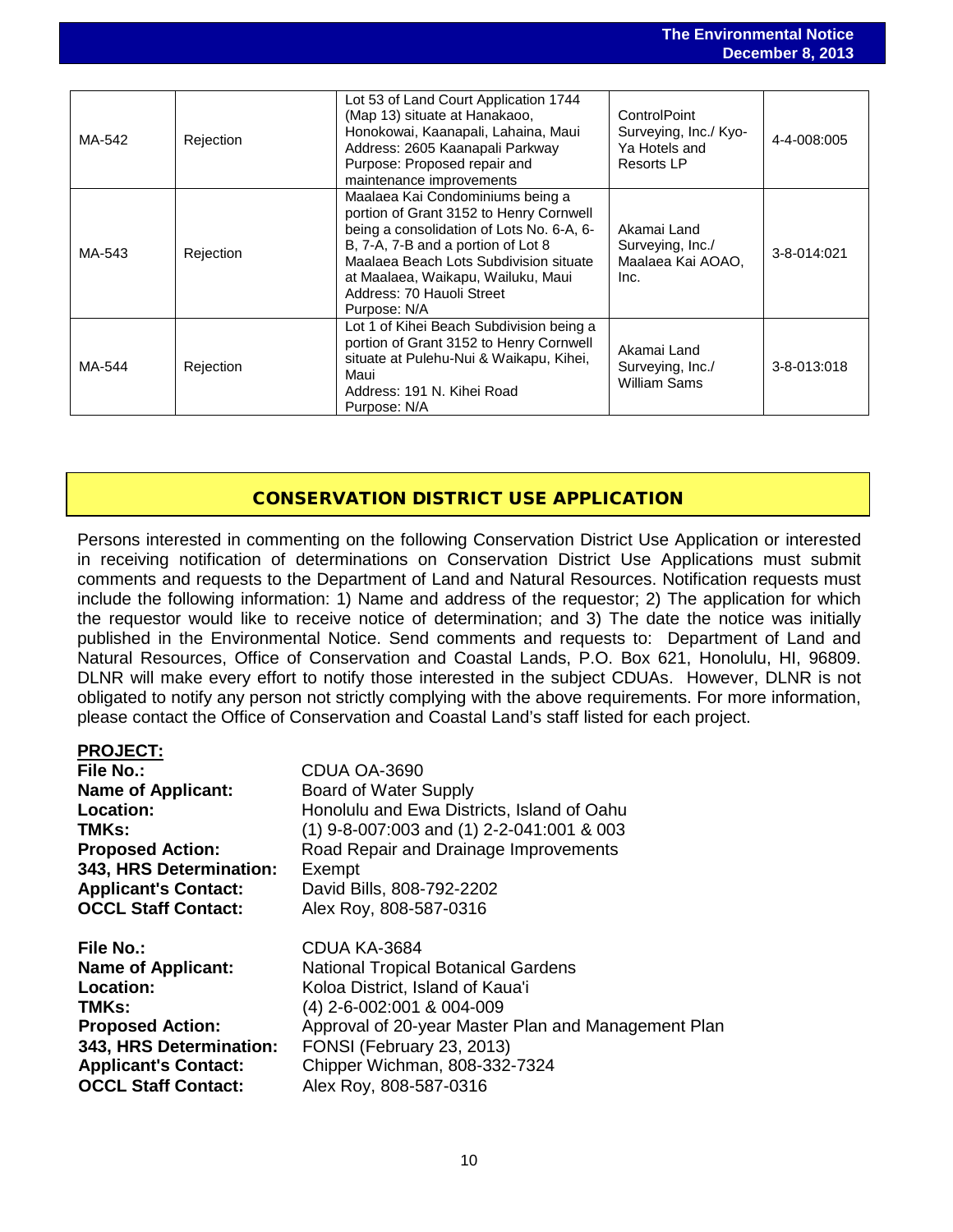| Wailuku-Kahului Wastewater Reclamation Facility Shoreline Protection |
|----------------------------------------------------------------------|
|                                                                      |
|                                                                      |
|                                                                      |
|                                                                      |
|                                                                      |

### NEPA NOTICE

#### **Dillingham Waterline for Kaʻena Point [Satellite Tracking Station \(Section 106 Consultation\)](http://oeqc.doh.hawaii.gov/Shared%20Documents/EA_and_EIS_Online_Library/OTHER%20CHAPTER%20343%20NOTICES/2013-12-08-Dillingham-Waterline-Kaena-Point-Satellite-Tracking-Station-Section-106-Consultation.pdf)**

| Island:                                                                                        | Oʻahu                                                                           |  |
|------------------------------------------------------------------------------------------------|---------------------------------------------------------------------------------|--|
| District:                                                                                      | Wai'anae and Waialua                                                            |  |
| TMK:                                                                                           | Project within (1) 69001004, 69003002, 69005005, 69005007, 69004019 & 69004021; |  |
|                                                                                                | Additional adjacent TMKs are listed in the Section 106 document, Attachment 3   |  |
| <b>Applicant or Proposing</b>                                                                  |                                                                                 |  |
| Agency:                                                                                        | United States Air Force (USAF), Kaena Point Satellite Tracking Station          |  |
|                                                                                                | PO Box 868, Waianae, HI 96792. Contact: Lance Hayashi, 808-697-4314.            |  |
| <b>Approving</b>                                                                               |                                                                                 |  |
| Agency:                                                                                        | USAF, Kaena Point STS. Contact: Lance Hayashi, 808-697-4314.                    |  |
| Status:                                                                                        | Comments due no later than December 23, 2013 to: Lance Hayashi, Det 3,          |  |
|                                                                                                | 21 SOPS/CE, PO Box 868, Waianae, HI 96792-0868. Phone: 808-697-4314.            |  |
| The U.S. Air Force (U.S.A.F.) Detachment 3, 21st Space Operations Squadron (Det 3, 21 SOPS) at |                                                                                 |  |

JS Air Force (USAF), Detachment 3, 21st Space Operations Squadron (Det 3, 21 SOPS) at Kaena Point Satellite Tracking Station (KPSTS) proposes to repair, upgrade, or replace (while maintaining its current size, location and capacity) its existing water transfer system (waterline) from its service connection by YMCA Camp Erdman, west along Farrington Highway and unimproved roadways, south up an unnamed gulch and ending at a pumping station within KPSTS on Kuaokala Ridge. The proposed action's Environmental Assessment (EA) was available for public review and comments from August 8 to September 7, 2013.

KPSTS has requested SHPD's concurrence with its conclusion that the proposed undertaking will have "no adverse effect" on historic properties. The consultation document is also available for review at the Waianae Public Library and the Waialua Public Library during the review period ending December 23, 2013.

### FEDERAL NOTICES

#### 1. **[The Nationwide Use of High Frequency and Ultra High Frequency Active SONAR Technology Issued A](http://www.gpo.gov/fdsys/pkg/FR-2013-11-26/pdf/2013-28337.pdf)  [Finding of No Significant Impact \(FONSI\)](http://www.gpo.gov/fdsys/pkg/FR-2013-11-26/pdf/2013-28337.pdf)** - November 26, 2013

The Coast Guard (USCG) announces the availability of the Final Programmatic Environmental Assessment (PEA) for the Nationwide Use of High Frequency (HF) and Ultra High Frequency (UHF) Sound Navigation and Ranging (SONAR) Technology and Finding of No Significant Impact (FONSI). The USCG is proposing the nationwide use of active SONAR technologies that operate at frequencies of 50 kiloHertz (kHz) and greater from fixed and mobile platforms. Active SONAR technology would be used in support of USCG missions to locate, image, and classify submerged/underwater targets of interest (TOI). The PEA is a program-level document that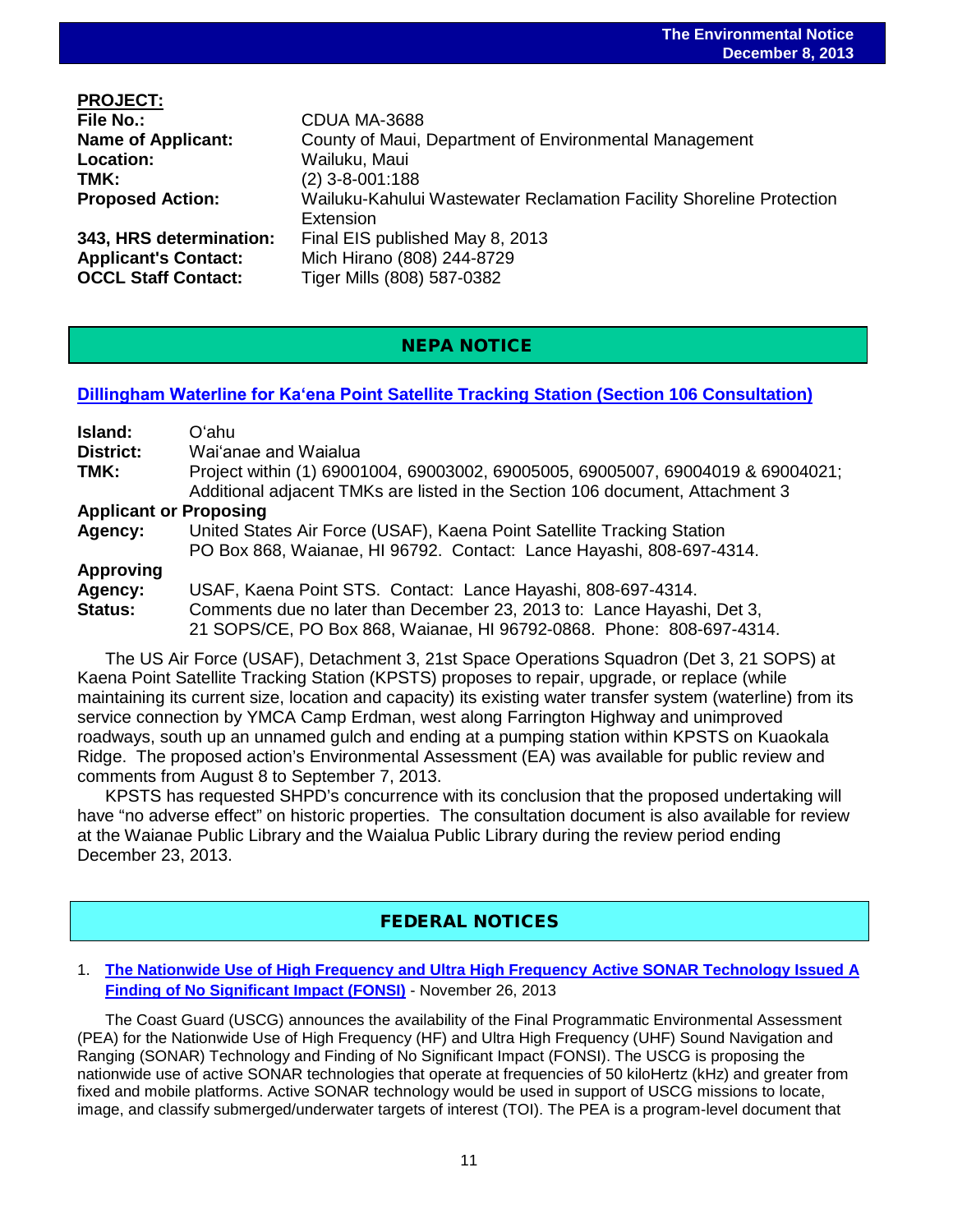will provide the USCG with management-level analysis of the potential impacts of each alternative on the human and natural environments.

CONTACT: If you have questions on this notice or regarding the Proposed Action, contact Mr. Kenneth McDaniel, CT & WMD Senior Program Manager, Office of Counterterrorism & Defense Operations Policy, by telephone 202- 372-2119 or email [Kenneth.L.McDaniel@uscg.mil.](mailto:Kenneth.L.McDaniel@uscg.mil) For information on the National Environmental Policy Act (NEPA) or to request paper copies of the PEA or FONSI contact Ms. Kebby Kelley (CG-47), Program Manager, USCG NEPA/Historic Resources, by telephone 202-475-5690 or email [Kebby.Kelley@uscg.mil.](mailto:Kebby.Kelley@uscg.mil) If you have questions on viewing or submitting material to the docket, call Barbara Hairston, Program Manager, Docket Operations, telephone 202-366-9826.

#### 2. **[The National Marine Fisheries Service \(NMFS\) Is Requesting Cost and Earnings Information About](http://www.gpo.gov/fdsys/pkg/FR-2013-11-25/pdf/2013-28163.pdf)  [Hawaii and American Samoa Small Boat-Based Fisheries](http://www.gpo.gov/fdsys/pkg/FR-2013-11-25/pdf/2013-28163.pdf)** - November 25, 2013

The National Marine Fisheries Service (NMFS) proposes to collect information about fishing expenses and catch distribution (such as for sale, home consumption, and give-away, etc.) in the Hawaii and American Samoa small boat-based reef fish, bottomfish, and pelagics fisheries with which to conduct economic analyses that will improve fishery management in those fisheries; satisfy NMFS' legal mandates under Executive Order 12866, the Magnuson-Steven Fishery Conservation and Management Act (U.S.C. 1801 et seq.), the Regulatory Flexibility Act, the Endangered Species Act, and the National Environmental Policy Act; and quantify achievement of the performances measures in the NMFS Strategic Operating Plans. Respondents will include small boat fishers in Hawaii and American Samoa and their participation in the economic data collection will be voluntary. These data will be used to assess how fishermen will be impacted by and respond to regulations likely to be considered by fishery managers. This request is for a new information collection.

Written comments must be submitted on or before **January 24, 2014**. ADDRESSES: Direct all written comments to Jennifer Jessup, Departmental Paperwork Clearance Officer, Department of Commerce, Room 6616, 14th and Constitution Avenue NW., Washington, DC 20230 (or via the Internet at [JJessup@doc.gov\)](mailto:JJessup@doc.gov). CONTACT: Requests for additional information or copies of the information collection instrument and instructions should be directed to Minling Pan, (808) 944-2190 or [Minling.Pan@noaa.gov.](mailto:Minling.Pan@noaa.gov)

#### 3. **[Materials License Issued for Possession of Depleted Uranium \(DU\) at Schofield Barrack and](http://www.gpo.gov/fdsys/pkg/FR-2013-11-22/pdf/2013-28058.pdf)  [Pohakuloa Training Area Installations in Hawaii.](http://www.gpo.gov/fdsys/pkg/FR-2013-11-22/pdf/2013-28058.pdf)** - November 22, 2013

The U.S. Nuclear Regulatory Commission (NRC) has issued a license to the U.S. Army, Installation Management Command, for possession of depleted uranium (DU) from the Davy Crockett weapon spotting round at the U.S. Army's Schofield Barracks and Pohakuloa Training Area installations in Hawaiʻi. The Army informed the NRC in November 2006 that it had discovered DU fragments at the Schofield Barracks. Following that discovery, the Army determined that the Davy Crockett system had been used at other Army installations. The Army has a sufficient amount of DU that, under the Atomic Energy Act and NRC regulations, it is required to have a radioactive materials license. The Army submitted a license application in November 2008 for the DU at the Hawaiian sites. In the future, the Army will request amendments the license to address Davy Crockett DU at the other sites.

Please refer to Docket ID NRC-2009-0352 when contacting the NRC about the availability of information regarding this document. You may access publicly-available information related to this document using any of the following methods: Federal Rulemaking Web site: Go to [http://www.regulations.gov](http://www.regulations.gov/) and search for Docket ID NRC-2009-0352. Address questions about NRC dockets to Carol Gallagher; telephone: 301-287-3422; email: [Carol.Gallagher@nrc.gov.](mailto:Carol.Gallagher@nrc.gov) You may access publicly available documents online in the NRC Library at [http://www.nrc.gov/reading-rm/adams.html.](http://www.nrc.gov/reading-rm/adams.html) CONTACT: Dominick Orlando, Office of Federal and State Materials and Environmental Management Programs, U.S. Nuclear Regulatory Commission, Washington DC 20555-0001, telephone: 301-415-6749, email: [Dominick.Orlando@nrc.gov.](mailto:Dominick.Orlando@nrc.gov)

#### 4. **[An Updated List of Plant and Animal Species Endangered, Threatened Wildlife and Plants and](http://www.gpo.gov/fdsys/pkg/FR-2013-11-22/pdf/2013-27391.pdf)  [Proposed Candidate Species has been Released by The U.S. Fish and Wildlife Service](http://www.gpo.gov/fdsys/pkg/FR-2013-11-22/pdf/2013-27391.pdf)** -November 22, 2013

In this Candidate Notice of Review (CNOR), the U.S. Fish and Wildlife Service (Service), present an updated list of plant and animal species native to the United States that are regarded as candidates for or have proposed for addition to the Lists of Endangered and Threatened Wildlife and Plants under the Endangered Species Act of 1973, as amended. Identification of candidate species can assist environmental planning efforts by providing advance notice of potential listings, allowing landowners and resource managers to alleviate threats and thereby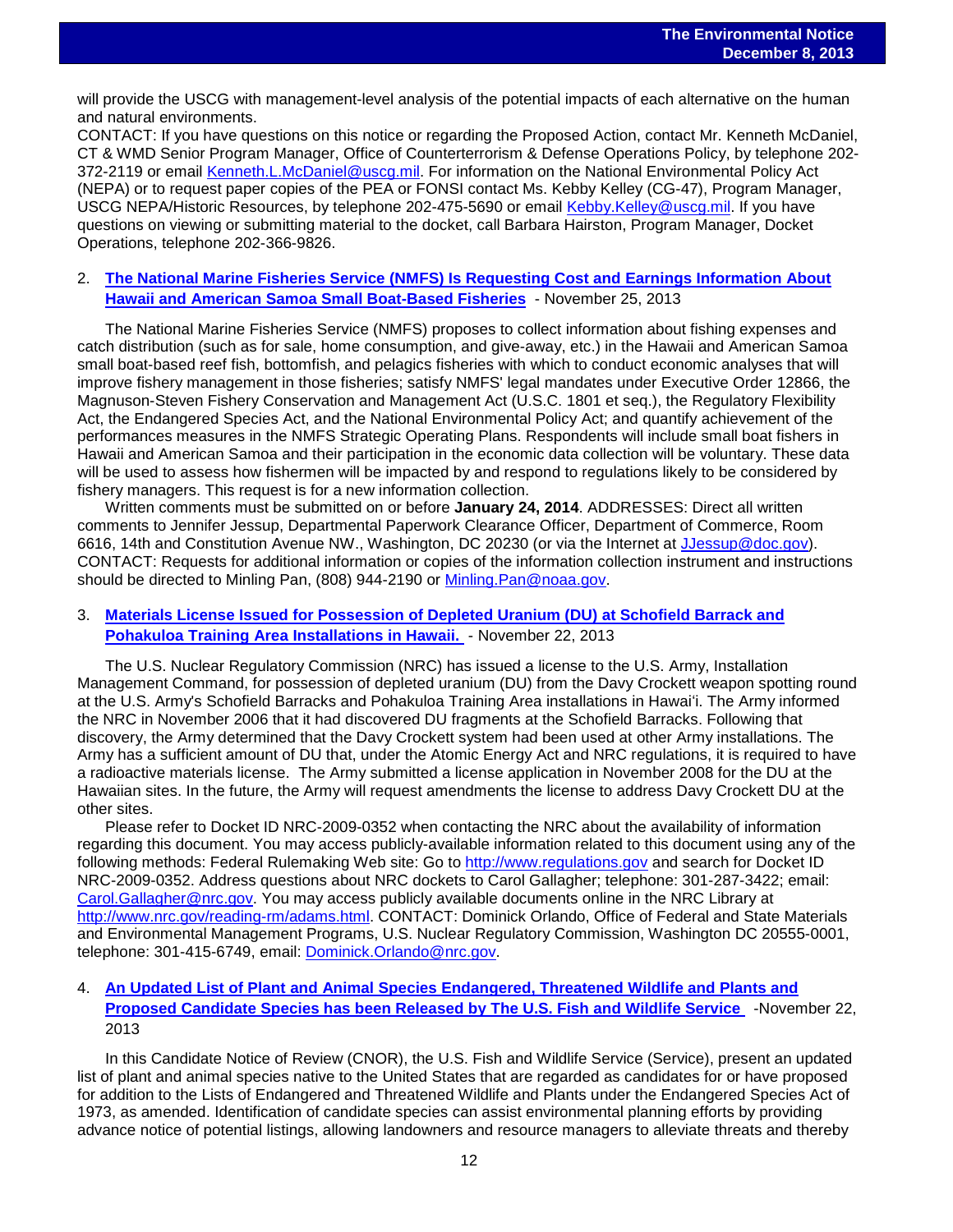possibly remove the need to list species as endangered or threatened. Even if we subsequently list a candidate species, the early notice provided here could result in more options for species management and recovery by prompting candidate conservation measures to alleviate threats to the species.

The CNOR summarizes the status and threats that were evaluated in order to determine that species qualify as candidates and to assign a listing priority number (LPN) to each species or to determine that species should be removed from candidate status. Additional material that was relied on is available in the Species Assessment and Listing Priority Assignment Forms (species assessment forms) for each candidate species.

Overall, this CNOR recognizes no new candidates, changes the LPN for three candidates, and removes three species from candidate status. Combined with other decisions for individual species that were published separately from this CNOR in the past year, the current number of species that are candidates for listing is 146. The document also includes the findings on resubmitted petitions and describes the progress in revising the Lists of Endangered and Threatened Wildlife and Plants (Lists) during the period October 1, 2012, through September 30, 2013. Additional status information is requested that may be available for the 146 candidate species identified in this CNOR.

The Service's progress in FY 2012 included completing and publishing a number of listing determinations including: Listing 15 species on Hawaii Island as endangered and designating critical habitat for 3 species (published 10/17/2012); And determination of endangered species status for 15 species on Hawaii Islands (published on 10/29/2012). The document also includes updated summaries for petitioned candidates such as the Band-rumped storm-petrel, Hawaiʻi DPS (Oceanodroma castro ) and Hawaiian yellow-faced bee (Hylaeus anthracinus).

#### 5. **The Proposed 2014 Standards [for the Renewable Fuel Standard Program is Available and Open for](http://www.gpo.gov/fdsys/pkg/FR-2013-11-29/pdf/2013-28155.pdf)  [Comments](http://www.gpo.gov/fdsys/pkg/FR-2013-11-29/pdf/2013-28155.pdf)** - November 29, 2013

Under section 211(o) of the Clean Air Act, the Environmental Protection Agency is required to set the renewable fuel percentage standards each November for the following year. This action proposes the annual percentage standards for cellulosic biofuel, biomass-based diesel, advanced biofuel, and renewable fuels that would apply to all motor vehicle gasoline and diesel produced or imported in the year

2014. For cellulosic biofuel, the statute specifies that EPA is to project the volume of production and must base the cellulosic biofuel standard on projected available volume if it is less than the applicable volume set forth in the Act. The EPA is proposing a cellulosic biofuel volume for 2014 that is below the applicable volume specified in the Act. The statute also provides EPA the discretion to adjust the volumes of advanced biofuel and total renewable fuel under certain conditions. Relying on its Clean Air Act waiver authorities, EPA is proposing to adjust the applicable volumes of advanced biofuel and total renewable fuel to address projected availability of qualifying renewable fuels and limitations in the volume of ethanol that can be consumed in gasoline given practical constraints on the supply of higher ethanol blends to the vehicles that can use them and other limits on ethanol blend levels in gasoline. These adjustments are intended to put the program on a manageable trajectory while supporting growth in renewable fuels over time. Finally, the statute requires EPA to determine the applicable volume of biomass-based diesel to be used in setting annual percentage standards under the renewable fuel standard program for years after 2012. EPA is proposing the applicable volume of biomass-based diesel that would apply in 2014 and 2015. EPA is requesting comment on a variety of alternative approaches and on a range of inputs and methodologies relevant for setting the applicable standards.

Comments must be received on or before **January 28, 2014**. Hearing: We intend to hold a hearing. Details of the location and date will be provided in a separate notice. Submit your comments, identified by Docket ID No. EPA-HQ-OAR-2013-0479, by one of the following methods[:www.regulations.gov:](http://www.regulations.gov/) Follow the on-line instructions for submitting comments. Email: [a-and-r-docket@epa.gov.](mailto:a-and-r-docket@epa.gov) Mail: Air and Radiation Docket and Information Center, Environmental Protection Agency, Mailcode: 2822T, 1200 Pennsylvania Ave. NW. Washington, DC 20460.

#### 6. **[Regulations Issued to Govern the Unintentional Taking of Marine Mammals Incidental to](http://www.gpo.gov/fdsys/pkg/FR-2013-12-04/pdf/2013-27846.pdf) U.S. Navy [Training and Testing Activities Including: Sonar Use, Underwater Detonations, and Ship Strike](http://www.gpo.gov/fdsys/pkg/FR-2013-12-04/pdf/2013-27846.pdf)** - December 4, 2013

Upon application from the U.S. Navy (Navy), the National Marine Fisheries Service (Service) issued regulations under the Marine Mammal Protection Act (MMPA) to govern the unintentional taking of marine mammals incidental to training and testing activities conducted in the Atlantic Fleet Training and Testing (AFTT) Study Area from November 2013 through November 2018. These regulations allow The Service to issue Letters of Authorization (LOA) for the incidental take of marine mammals during the Navy's specified activities and timeframes, set forth the permissible methods of taking, set forth other means of effecting the least practicable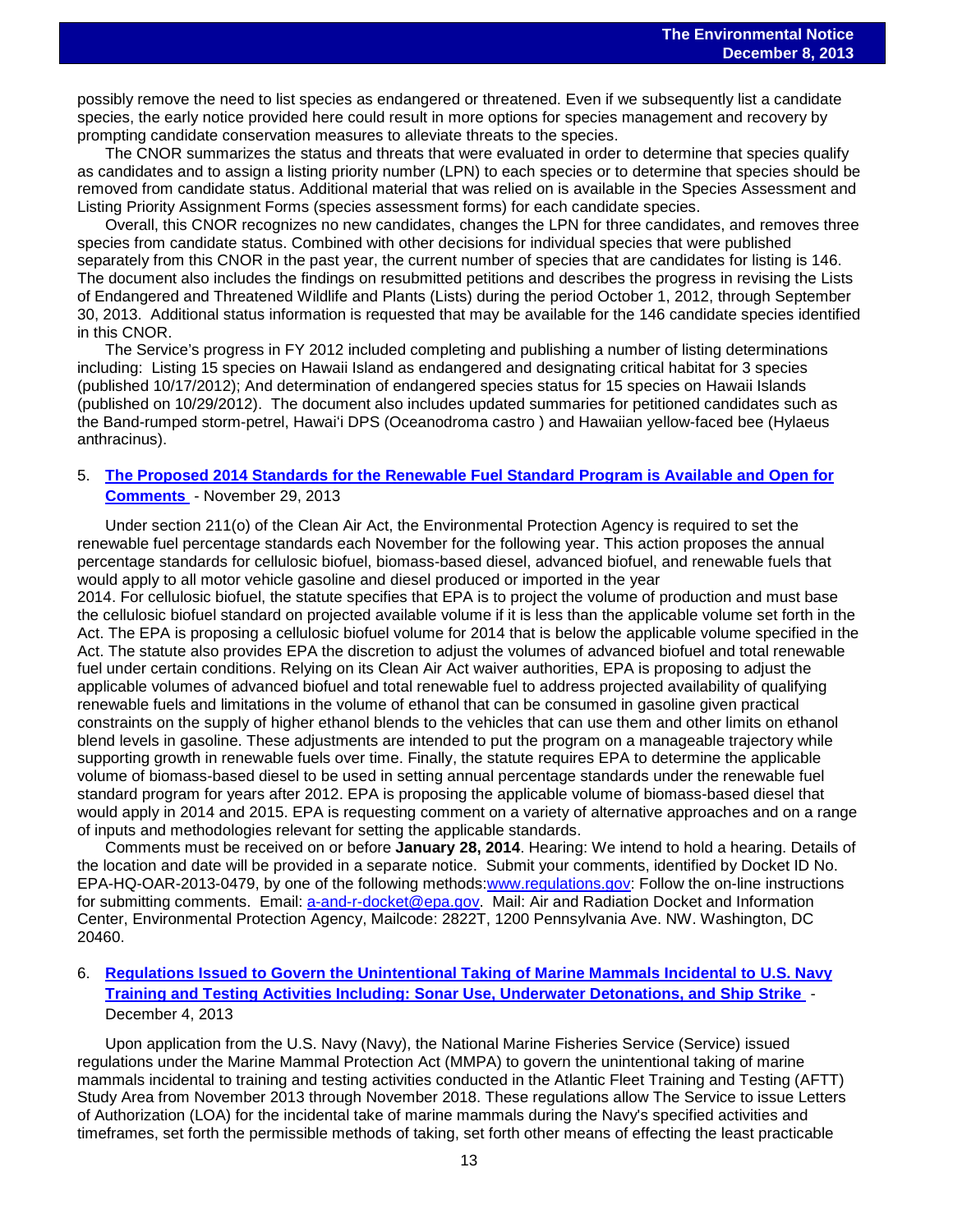adverse impact on marine mammal species or stocks and their habitat, and set forth requirements pertaining to the monitoring and reporting of the incidental take.

Included in this document is a discussion about cetacean and sound mapping impacts on species or stocks and their habitat (e.g., Humpback Whale Cautionary Area in Hawaiʻi). Thresholds for sonar and other active acoustic sources for marine mammals found in Hawaii (e.g. Hawaiian Monk Seal) are also provided.

Effective date: December 3, 2013. Applicability date: November 14, 2013 through November 13, 2018. To obtain an electronic copy of the Navy's application, our Record of Decision, or other referenced documents, visit the internet at: [http://www.nmfs.noaa.gov/pr/permits/incidental.htm#applications.](http://www.nmfs.noaa.gov/pr/permits/incidental.htm#applications)

Documents cited in this notice may also be viewed, by appointment, during regular business hours, at the aforementioned 1315 East West Highway, Silver Spring, MD 20910. CONTACT: Brian D. Hopper, Office of Protected Resources, NMFS, (301) 427-8401. A copy of the Navy's application may be obtained by visiting the internet at: [http://www.nmfs.noaa.gov/pr/permits/incidental.htm#applications.](http://www.nmfs.noaa.gov/pr/permits/incidental.htm#applications) The Navy's Final Environmental Impact Statement/Overseas Environmental Impact Statement (FEIS/OEIS) for AFTT may be viewed at [http://www.aftteis.com.](http://www.aftteis.com/) Documents cited in this notice may also be viewed, by appointment, during regular business hours, at the aforementioned address.

#### 7. **[The Federally-Enforceable Air Quality State Implementation](http://www.gpo.gov/fdsys/pkg/FR-2013-11-29/pdf/2013-28241.pdf) Plans (SIP) are Available** - November 29, 2013

Section 110(h) of the Clean Air Act, as amended in 1990 (the `Act''), requires EPA by November 15, 1995, and every three years thereafter, to assemble the requirements of the federally-enforceable State Implementation Plans (SIPs) in each State and to publish notice in the Federal Register of the availability of such documents. This notice of availability fulfills the three-year requirement of making these SIP compilations for each State available to the public. In addition to state regulations that provide for air pollution control, SIPs include EPA-approved non-regulatory elements such as transportation control measures, local ordinances, state statutes, modeling demonstrations, and emission inventories).

DATES: Effective November 29, 2013. You may contact the appropriate EPA Regional Office regarding the requirements of the applicable implementation plans for each State in that region. Region 9: Arizona, California, Hawaii, Nevada, American Samoa, and Guam. Regional Contacts: Lisa Tharp (415/947-4142) and Andy Steckel (415/947-4115), EPA, Air Division, Rules Office, (AIR-4), 75 Hawthorne Street, San Francisco, CA 94105. See also: [http://www.epa.gov/region9/air/sips/.](http://www.epa.gov/region9/air/sips/)